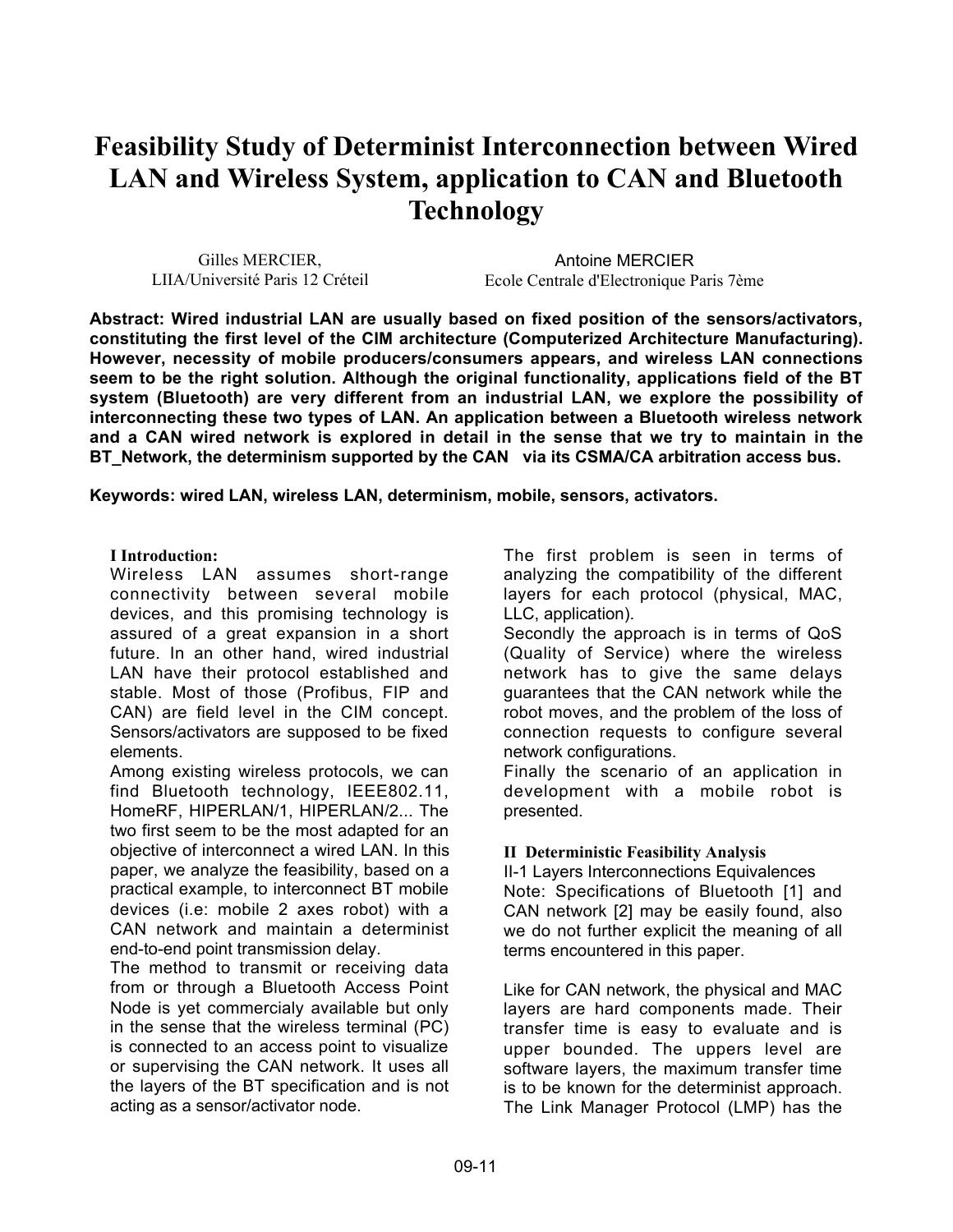same level as the L2CAP layer. It is an independent protocol and not connected to higher levels. It assumes the set-up of the node, the security and the control of the network. Its messages have a highest this, the two considered networks must have a determinist configuration.

Only centralized networks with polling or token ring distribution assume fully this condition. The CAN network is a random



Fig. 1: Equivalence Layer Levels

priority then user data messages coming from L2CAP. LMP generates Protocol Data Unit's messages (PDU), and specific of them concern the Power System Control, i.e managing the emission-reception power level.

The Baseband layer supports Synchronous Connection Links (SCO) and Asynchronous Connection Link (ACL). The L2CAP layer is only defined for ACL messages with a "Best Effort" QoS level. As we are looking for a "guaranteed" QoS level, we need to implement a substitute level to L2CAP, which we call for the purpose L2C\_CAN, linked to the local application. Because LMP and L2C\_CAN are used for synchronous messages, the entry point is the same. We have inserted a soft switch giving priority to LMP messages.

## II-2 Deterministic considerations

We are looking for an end-to-end determinist transmission of messages between two heterogeneous networks. For

access protocol with CSMA collision avoidance based on an identifier (Id) priority, giving a deterministic access to the network but not in respect with the equity access. In wireless protocols, a similar protocol is proposed: Resource Auction Multiple Access (RAMA) [Chandra 00]. RAMA is a random access protocol that achieves resource assignment using a deterministic access algorithm. Each node has a *bit Id,* and collision resolution is based on symbolby-symbol transmission of this Id. In the contention phase, each node transmits its Id symbol-by-symbol. The wireless node station broadcasts the symbol heard to all the nodes. If this symbol does not match the symbol that the node transmitted, it drops out of contention. Like for CSMA/CD protocol, the RAMA protocol is unfair, as the node with the highest Id *always* wins the contention. Presently no commercial product uses this protocol.

Bluetooth offers a variety of type of messages in synchronous or asynchronous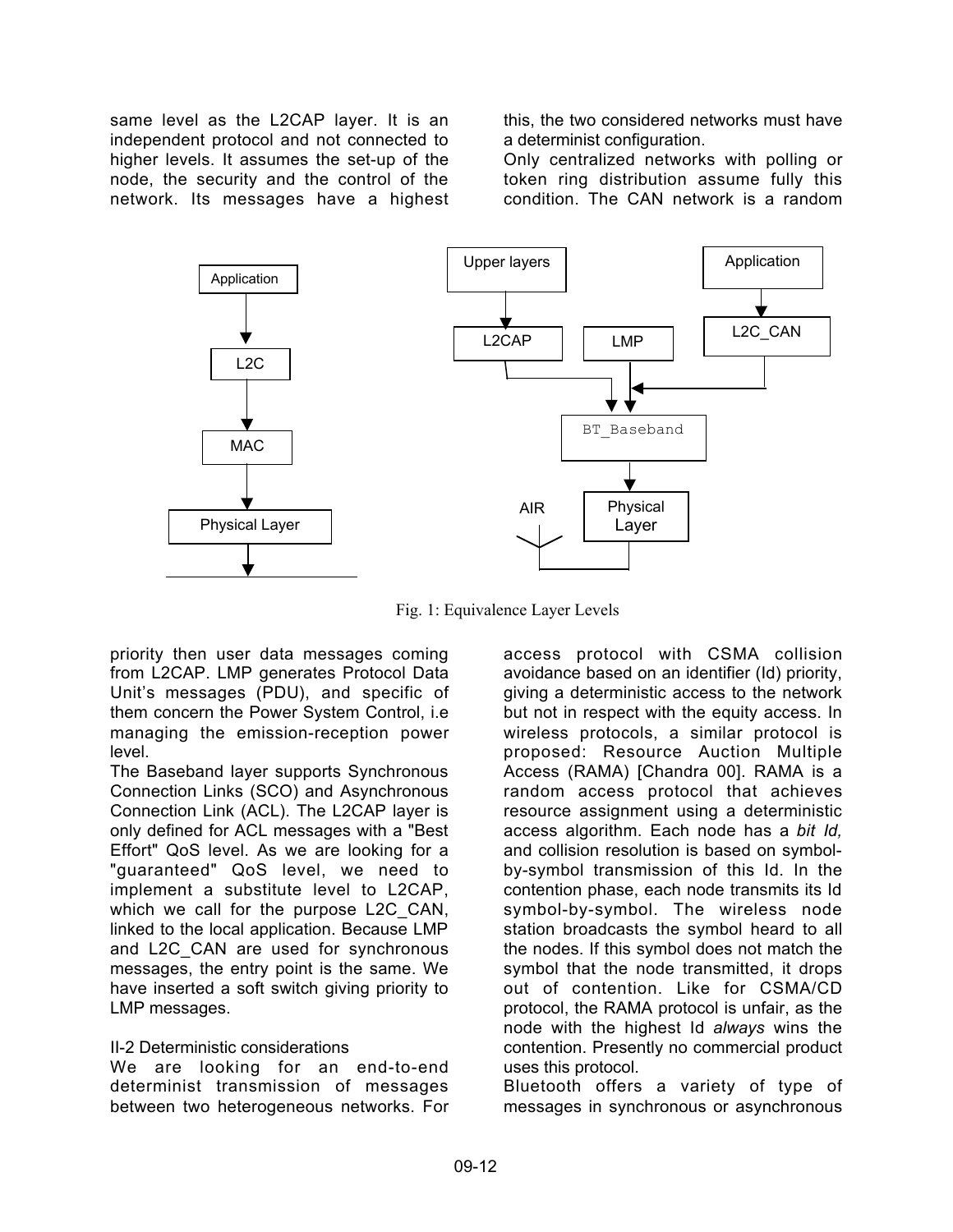mode. Some of them allow a periodic transmission and grants some guarantees on periodicity and latency delay. We analyse this possibility in § II-3.

#### II-3 Type of wireless messages

In CAN protocol, two standards frames coexist (2A and 2B), respectively with 11 bits and 29 bits identifiers. Although the implemented CAN controllers are both standard compatible, for the application presented later, we consider only CAN 2A

slots noted further Tsco as a multiple of 625 ms. The slot link is established by the master sending a SCO setup message via the LM protocol. This message will contain timing parameters such as the SCO interval noted Tsco and the offset delay transmission noted Dsco. These parameters are negotiated for the connexion with a particular slave and then are known in a deterministic approach as a maximum delay transmission.

We note, that all messages will be limited to



Fig. 2: Single Slot Latency Delay in a slave Payload Length

frames. The maximum number of data bytes per message is 2. The data payload length is limited to 5 bytes (2 for Id+1 for control+2 for datas).

#### *Abreviations*:millisecond(Ms), microsecond (ms)

*Payload*: specific Bluetooth denomination relative to significant part of the message (voice and data). In Bluetooth, the transmission message ends, just after the CRC field, which limits the power consumption.

We will see in §II-4, that the convenient packet type transfer for this application is HV, which carries periodically voice data and is SCO compatible. The master will send packets at regular intervals counted in one slot time (625 ms);

The packet message (master or slave response) is limited to a single slot as shown in fig 2.

Latency delay =  $625+8*(9+7+1+5+2) = 817$ ms (as 1 bit lasts 1 ms).

This value corresponds to the minimum round-trip (response delay) when the robot is in the Access Point reception area after the delay transmission. It is the simpliest topology.

#### II-4 Other Bluetooth topologies configurations

We analyze here several possible wireless configurations induced by the mobility of the robot, when it is out of range from the Access Point; it has to be reconfigured in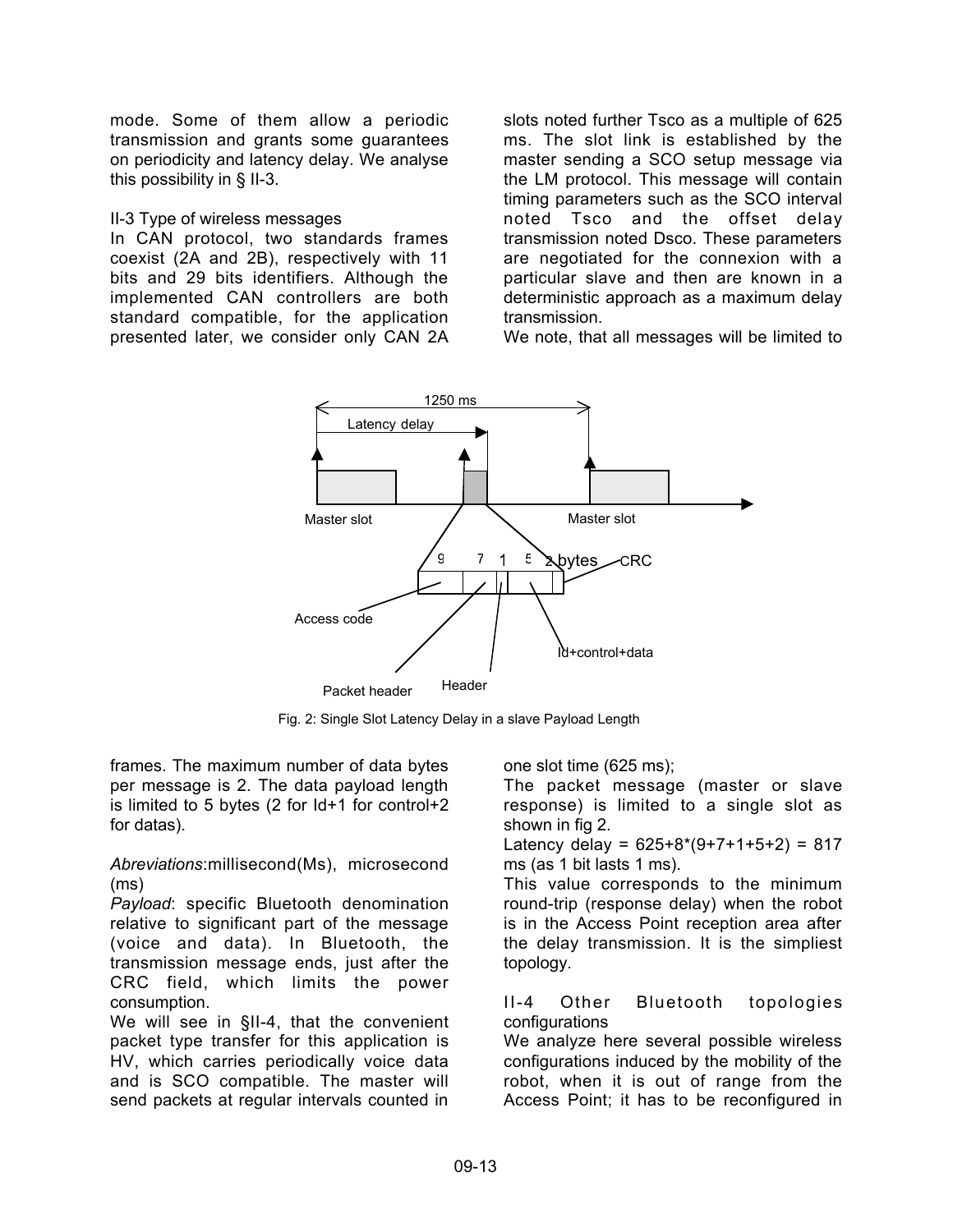another configuration. The restrictions, we applied is that the area displacement is known, it means that the robot is not considered as a full mobile Bluetooth node, but intermediate nodes placed on the circuit have fixed positions and are acting as relays for the robot-Access Point communication. .

*First configuration*: The robot is under the access point reception range End-to-End delay has been discussed previously in §II-2.

*Second configuration*: A relay node is indispensable to link communication between the Access Point and the robot. Leaving the reception area of the original piconet, the robot has to disconnect itself and reconnect to another piconet. The two piconets form a scatternet configuration where a fixed node establishes a link between the access point and the robot. Therefore two configurations are possible:



Fig. 5: Configuration B: Relay is slave in Piconet A and B, Robot is Master in Piconet B.

#### *Assumptions*:

a/ Connections are supposed established: the emission period Tsco is negotiated, and a minimum delay latency Dsco for the establishment is guaranteed.

b/ For LMP traffic, one must have possibility to transmit scan and inquiry pages, also  $T<sub>SCO</sub> > 2.$ 

- $\triangleright$  With HV1 packet type, if Tsco=2, this situation is not suitable for the previous assumptions.
- With HV2 packet type, if Tsco=4.



Fig. 6: Synchronisation for HV2 packet type

The two piconets should have their own clocks synchronized, that is only possible if the relay node is Master in the two piconets.

 $\triangleright$  With HV3 packet type, if Tsco=6,



Deadline Relay Emission

Fig. 7: Synchronization for HV3 packet type

Message and its retransmission on Piconet B implie  $0 \le e \le 2T$ , where T is the length of a slot.

This solution is the most robust and is recommended in the BT specifications. Also we have retained HV3 packet types.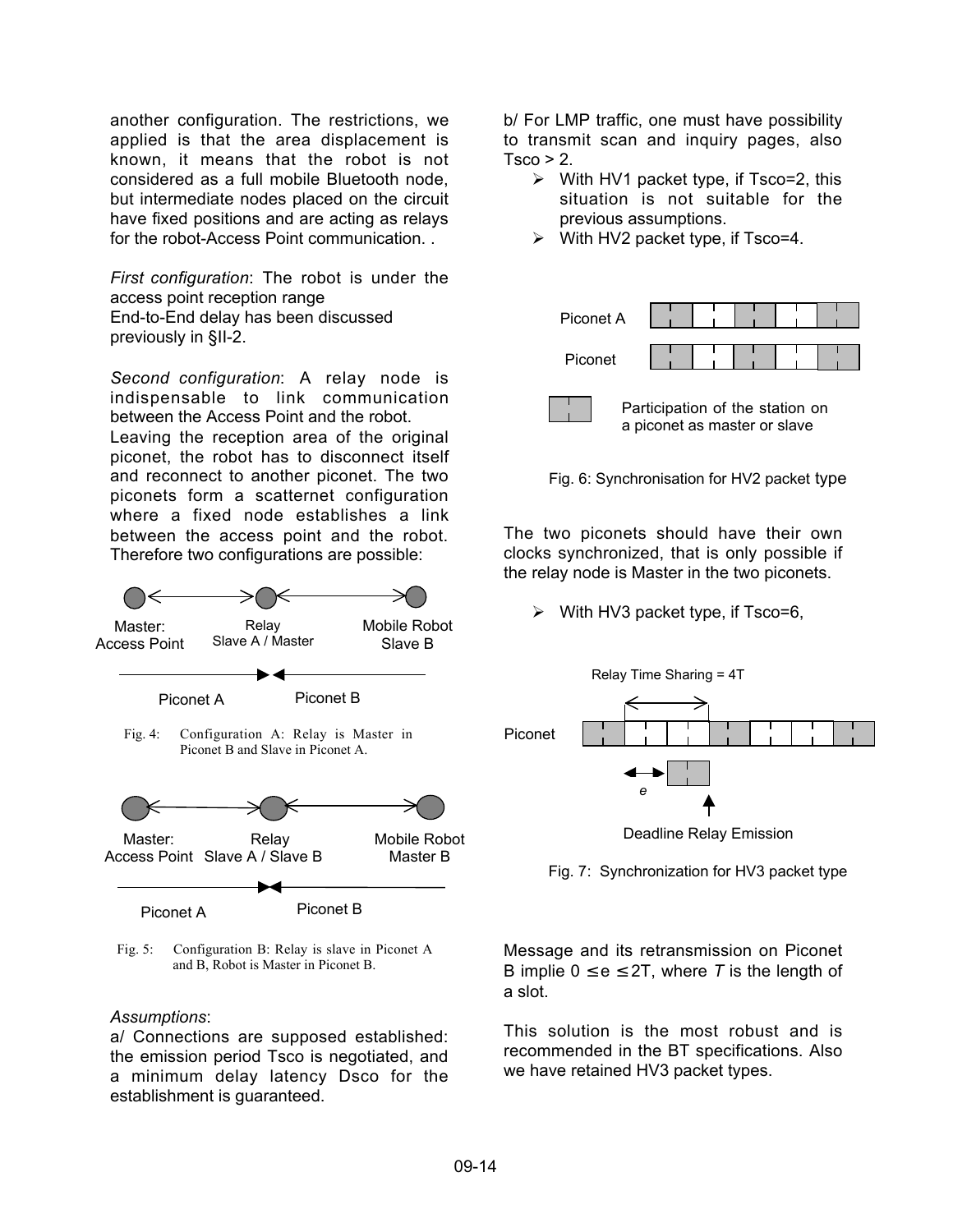*Third configuration*: Generalization of the situation, several relay-nodes link the

transmission between the access point and the robot.



communication between access-point and robot. We limit our approach with a scatternet based on 3 piconets PA, PB and PC with 3 relays-nodes, which looks realistic for an industrial process. Two possible topologies emerge, and then we try to define a generalized relation of the delay

![](_page_4_Figure_4.jpeg)

Fig. 9: Synchronisation in a multi-piconet topology

Transmission Delay *Td* is:

$$
Td = 2T + e1 + 2T + e2 + 2T + db \cdot T + dc \cdot T,
$$

where *db.T* and *dc.T* are establishment times of the SCO link between a master and his attached slave on piconet B and C.

If *d.T* is the maximum establishment time of a SCO link and *n* the number of piconets constituing the scatternet required between the Access Point and the farest position of the robot (n≥1), then:

$$
Delay_{max} = 2n \cdot T + 2(n-1) \cdot T + d \cdot (n-1) \cdot T
$$

$$
= T \cdot (n \cdot (4 + d) - d - 2)
$$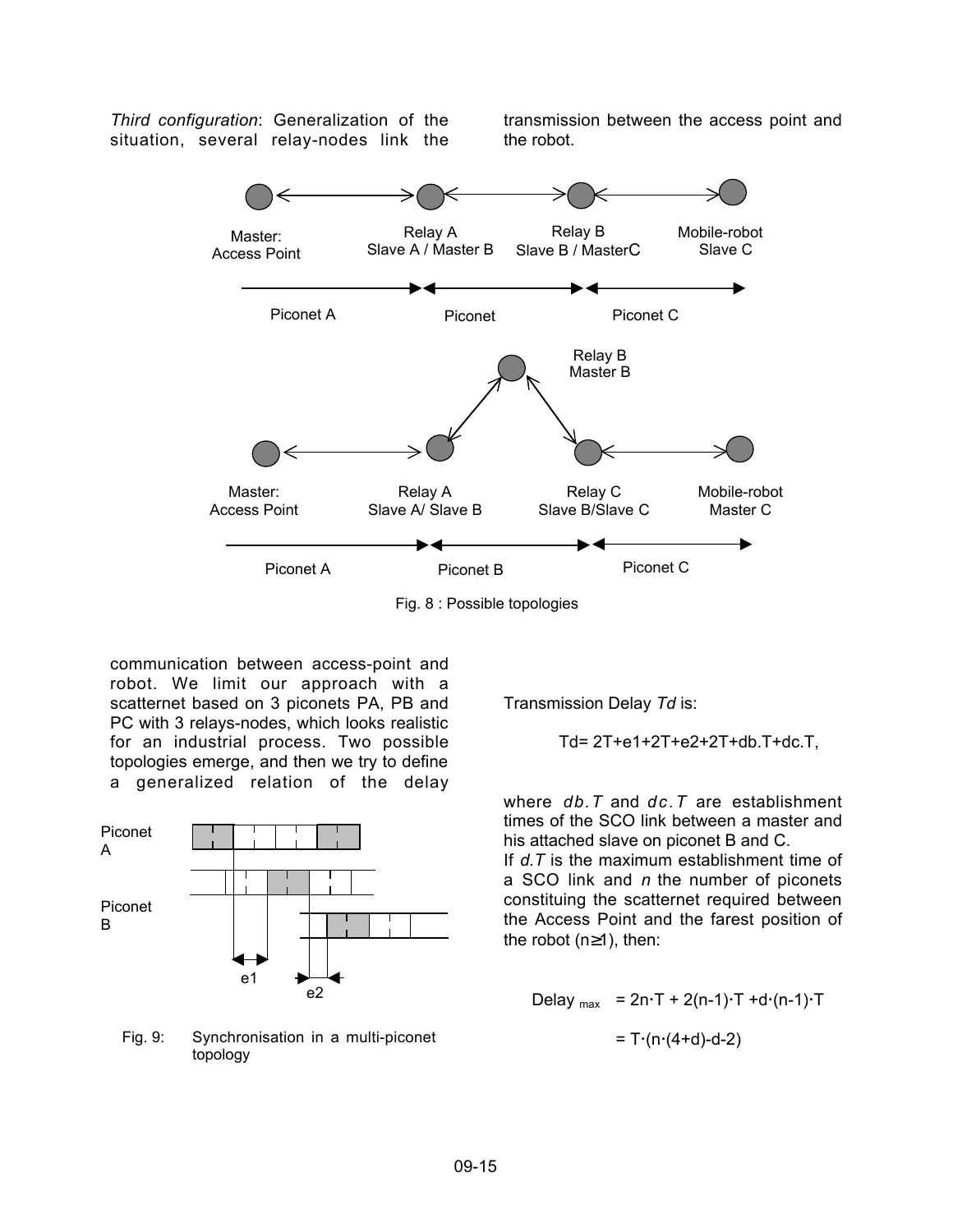#### **III Application**

Fig. 10 is the synoptic of the general application implemented in development with the 2 LAN systems.

Node A is the network analyzer, nodes B and C are standard activators/sensors nodes. Node D is the CAN monitoring point (creating Id, visualization) and also the Bluetooth access point. Node E is BT node, supposed semi-fixed. Node F is the mobilerobot node.

Software programs CAN and BT sides are

Communication between the Application\_Task, IT\_Task E (Emission ISR) and IT\_Task R (Reception ISR) routines are asynchronously realized by a mailing system. Incoming and outgoing messages from, or through, the CAN network are deposed in their respective buffers. Incoming and outgoing messages from, or through, BT network are linked synchronously with a "Rendez-vous" system via a common buffer memory. Isr\_BT\_Task assumes the L2C\_CAN layer as discussed

![](_page_5_Figure_5.jpeg)

in § II.

Fig. 10: Basic System Application

synchronized by an RT Linux kernel with a 3 level Interrupt Service Routine (Isr) as shown in Fig. 11.

![](_page_5_Figure_8.jpeg)

Fig. 11: Software Organization of Node D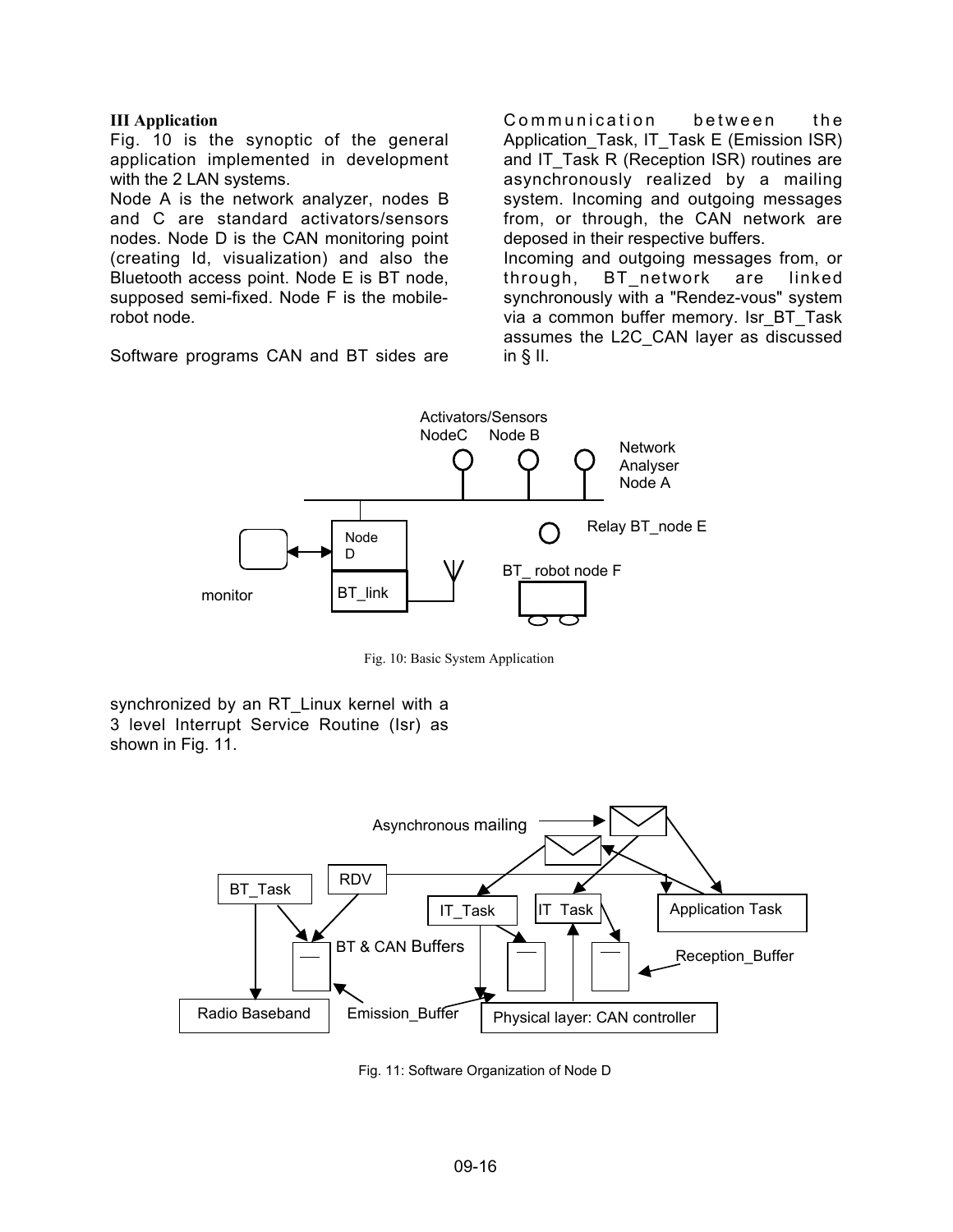III-2 Mobile-robot BT\_application

Application implemented onto the mobilerobot is very simple. 3 identifiers are necessary:

1st: 2 bytes X, Y displacement position order, 8-bit resolution

2nd: 2 bytes X, Y robot active position order, 8 bit resolution

3rd: 2 bytes for control and maintenance information.

The position order is referenced to a fixed origin of the piece where the robot has to move. The frame is transmitted when the position order has changed Acknowledgment of the reception message is not mandatory because there is sufficient control on the radio base band, and the traffic of frame is not important.

The X, Y Active position referenced in the plane as above is determined locally in an embedded computer and ultra-sonic sensors.

## III-3 Resume of the application

The active position X-Y of the robot is transmitted synchronously every Tsco negotiated, unless a change of the position order is received, or a maintenance message is received. When the LMP layer has to send message, he has the highest priority.

The displacement position order send through the access point is emitted in a similar manner. The access-point delay is upper-bounded in the wireless network and can be also bounded in the CAN Network, depending of the Id priority given to this application.

To guarantee the determinism of the situation all the delays participating to the messages transmission are to be upper bounded [Cottet 99]. Fig. 12 explicits these nodes delays.

d1 delay is the delay transfer of the L2C CAN layer that can be estimated between 10 and 20 ms; d2 is a hard delay of 100 to 200ns. These two last delays are negligible values comparing to the previous latency delays.

A minimum CAN 2A frame length with 2 data bytes is 64 ms (interframe included and

![](_page_6_Figure_13.jpeg)

Media delay d3 =AIR

Fig. 12: Transmission Delays

no stuffing bits). Compared to the maximum latency delay, the ratio is 33. That means that 33 CAN 2A frames may be transmit on the wired CAN network before the response of the active position robot is received in the reception buffer CAN side of the Node D. And to guarantee this maximum delay emission on the CAN network has not to be delayed once more by the CSMA/CA arbitration.This is easy to solve in giving the highest priority to the robot-mobile identifier.

III.4 Connecting and disconnecting from the piconet

The robot needs to be informed that the maximum distance of reception is reached, and a procedure of disconnection has to be started. Although an internal measurement system may be implemented in the mobile, we suppose there is no one and it is not so easy to realize.

We have seen in §II.1 that the LMP send in priority PDU's messages from a slave or a master. A power control system is implemented in the Radio Base Band hard layer, and is linked to the LMP by PDU's messages of the form: notificationindication. Also the LMP is informed of the quality of the reception level. It may sends specific primitives requests.The master LMP transmit a LMP\_incr\_power\_req to the robot slave; If the robot is till at its maximum power transmission, that means that shortly the connection will be over. The robot may reply by a LMP\_not\_accepted message, or a LMP error message, but in BT specification, the response is not mandatory.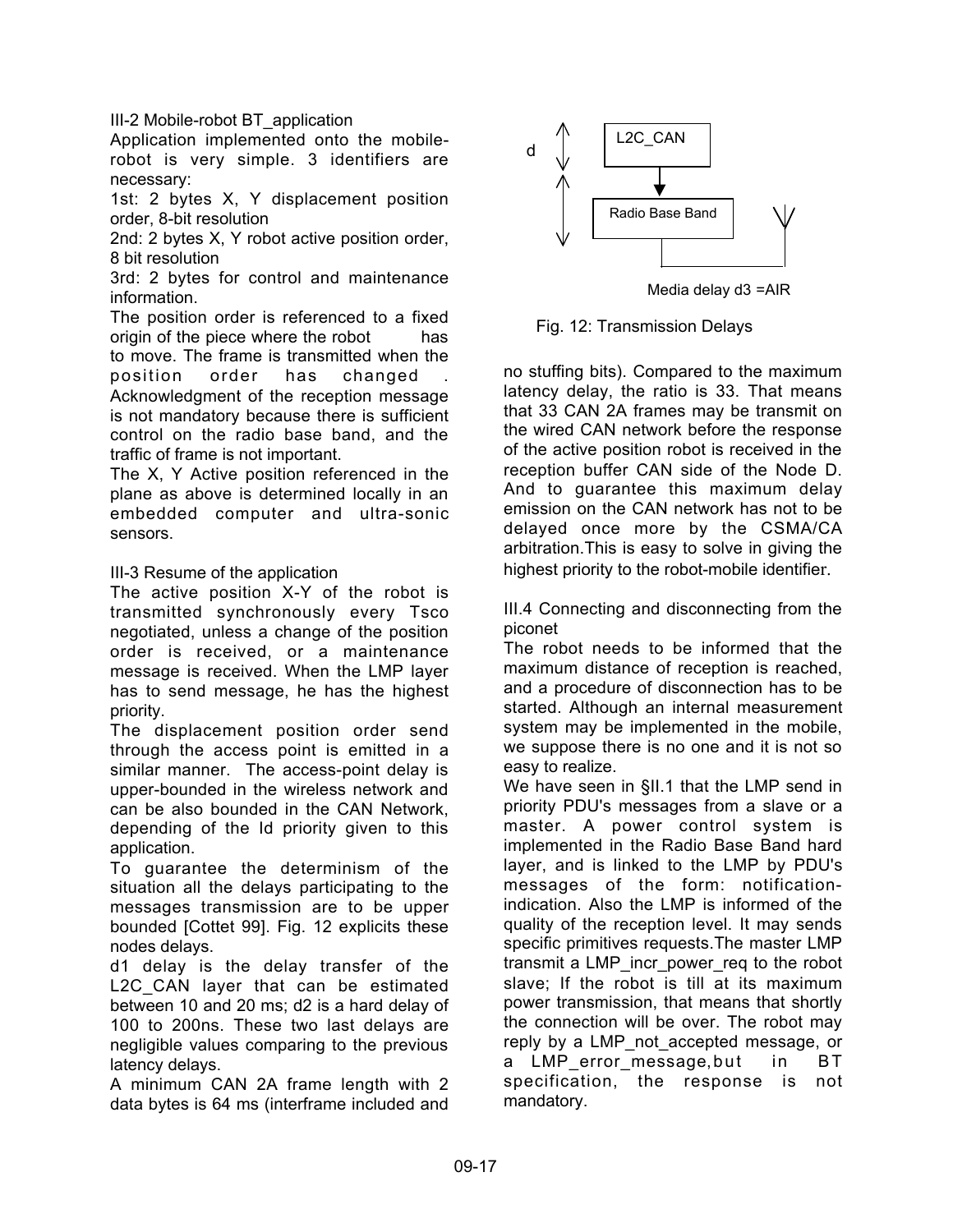![](_page_7_Figure_2.jpeg)

Fig. 13: Upper Layer to L2C\_CAN Software Organization.

The relays nodes can transfer data in both directions. Several routing methods [Murphy 96], [Bhagwat 99] have been explored, but these solutions are too much sophisticated for our application because they cover a complete set of packets sending, multicast and broadcasting, that they are not suitable in our position. More they use the LC2\_AP and upper layers decreasing the global response time in a "Best Effort" QoS. As we have to transmit a limited number of significant data bytes (2), the local solution we suggest is to implement in the embedded relays a small mico-controller with a romable RT kernel including "rendezvous" communication system. Many solutions exist and are easy to implement. Fig. 13 gives the diagram of this implementation

## **IV Conclusion**

In this paper, we have considered the feasibility to interconnect two types of LAN very different in their concept for an industrial application. All the long of this analysis, we tried to determine the latency time of the emitted messages and to know the worst-case situation to keep in mind the determinism of the application.

The BT Technology has been selected because a lot of commercial products are available at low cost, and this technology presents the best sales development. Bluetooth specifications are in discussion to be defined in a new IEEE 8023.15

The application presented is object of a development, that will be shortly finished. A feasability study to use others wireless networks is in progress [MER 01].

# **V Bibliography**

[1] BT specifications: core.pdf file, free download on www.bluetooth.org.

[2] CAN specifications: download on www.can-cia.org.

[Bhagwat 99] P. Bhagwat, A. Segall, "A Routing Vector Method (RVM) for routing in Bluetooth Scaternetts", IEEE transactions1999.

[CHANDRA 00] A.Chandra, W.Guammala, J.O.Limb, "Wireless Medium Access Control Protocols", IEEE communications Surveys, 2nd Quarter 2000.

[Cottet 99] F.Cottet et al, "Ordonnancement temps-réel", Hermès Editor 1999.

[Murphy 96] S.Murphy, J.Garcia-Luna-Aceves, "An efficient routing protocol for wireless networks"m ACM Mobile Networks and Applications Journal 1996.

[MER 01] A. Mercier, P.Minet, L.George, G.Mercier "An overview and comparative evaluation of wireless protocols", IEEE International Conference on Wireless LANs and Home Networks (ICWLHN\_2001 proceedings, to be published in Dec 2001);